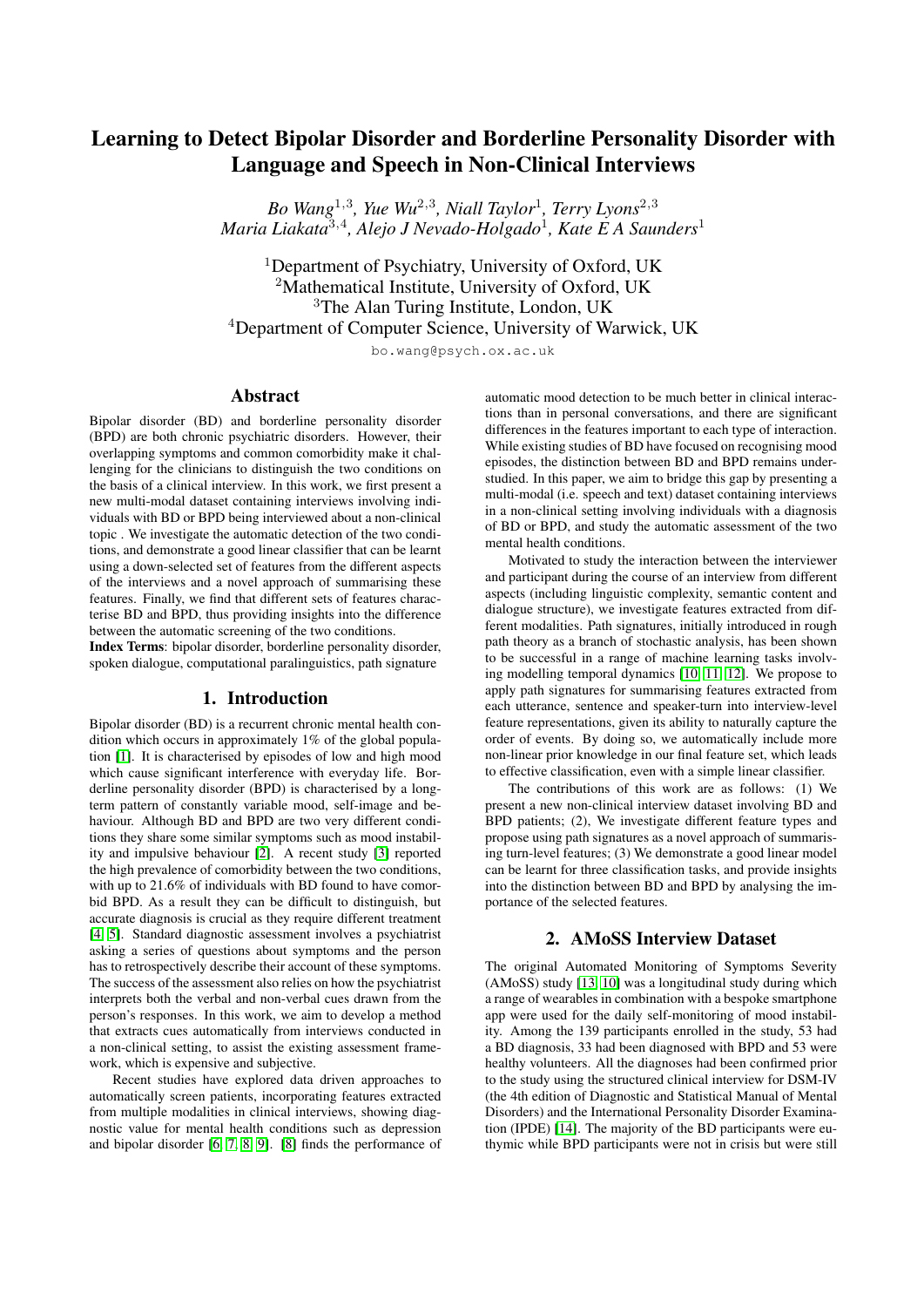symptomatic as is the case with chronic experience of the condition. Exclusion criteria for BD and BPD were comorbidity of each diagnosis [\[15\]](#page-4-14).

62 participants were interviewed halfway through the study to gather qualitative feedback and discuss potential improve-ment<sup>[1](#page-1-0)</sup>. Each participant was interviewed only once. These semi-structured, one-on-one qualitative interviews took place either in person or by telephone, conducted by 2 clinicians and 2 psychology graduates who were involved in the roll out of the AMoSS study. The natural conversations recorded between the interviewer and participant are usually within the scope of: 1) experience using the mood reporting app and the questionnaires in the app; 2) experience using different wearable devices; 3) benefits of taking part in the study and discussion of potential improvement, making the interviews semi-structured.

The AMoSS interview (AMoSS-I) dataset we study here consists of 50 randomly sampled interviews that were initially transcribed by the same interviewers. The audio recordings and manually transcribed text were then aligned by a Sakoe-Chiba Band Dynamic Time Warping based forced speech alignment model in *aeneas*<sup>[2](#page-1-1)</sup>. This was followed by a convolutional neural network (CNN) based noise-robust speech segmentation [\[16\]](#page-4-15), generating speaker-turn-level alignments in the time domain. The manual transcripts and automatically generated time alignments were then reviewed and improved by three research assistants, where each interview was reviewed twice to ensure quality and consistency. We used finetuneas<sup>[3](#page-1-2)</sup> as the annotation interface for reviewing. The demographic details of the partici-pants are summarised in Table [1.](#page-1-3) We can see both BIS-11<sup>[4](#page-1-4)</sup> and IPDE scores are higher among BD and BPD patients compared to controls. We also observe from the density plots in Figure [1](#page-1-5) that distributions of the three user groups are very similar in interview length and number of participant responses.

<span id="page-1-3"></span>

|                   | <b>BD</b> | <b>BPD</b> | HС               |
|-------------------|-----------|------------|------------------|
| #Interviews       | 21        | 17         | 12               |
| #Room Interviews  | 14        |            |                  |
| #Phone Interviews |           | 8          |                  |
| Gender $(m:f)$    | 7:14      | 1:16       | 3.9              |
| Age (years)       | $44 + 17$ | $34 + 21$  | $34 \pm 18.5$    |
| BIS-11 score      | $67 + 16$ | $76 + 22$  | $48.5 \pm 10.25$ |
| <b>IPDE</b> score | $2 + 5$   | $16 + 3$   | $0 + 0$          |

Table 1: *Demographic characteristics of the three groups: Bipolar disorder (BD), Borderline personality disorder (BPD) and Healthy controls (HC). Appropriate distributions are summarised in the form of the median +/- the interquartile range.*

#### 2.1. Data Preprocessing

Some of the interview recordings show noticeable difference of loudness between two speakers, mainly due to the mode of recording. In order to alleviate the effect of loudness difference, we scale the audio signal for each speaker turn separately,

<span id="page-1-5"></span>

Figure 1: *Density plots of: length of the interview (top), and number of responses from the participants (bottom)*

and make sure each turn is in the range of -1 and 1. We also perform intra-speaker-turn segmentation using an end-to-end voice activity detection (VAD) model [\[18\]](#page-4-17) trained on the DIHARD Speech Diarisation data [\[19\]](#page-4-18). The model extracts domainindependent features during its domain-adversarial multi-task training on DIHARD, showing better performance over the standard VAD models that do not use such domain information. This in turn allows us to extract dialogue features related to pauses in speech appearing within each speaker turn.

## 3. Feature Extraction

We identify a set of features that are motivated by existing work in automatic mental health assessment and clinical studies of bipolar disorder symptoms. These features are selected to allow studying the interviews from different aspects : lexical diversity and density, syntax, semantic content and dialogue structure.

Linguistic complexity features (LING): Previous studies have shown language disturbances such as pressure of speech in mania and poverty of speech in depression are among the main symptoms of acute episodes in BD [\[20,](#page-4-19) [21\]](#page-4-20). We adopt a set of linguistic complexity measures used in [\[9\]](#page-4-8), including measurements for lexical diversity such as *moving average type-totoken ratio* (MATTR), *brunet's index ´* (BI) and *honore's statistic ´* (HS); lexical density such as *number of function words per word* (FUNC/W) and *number of interjections per word* (UH/W); and *mean length sentence* (MLS). These features are shown to be effective in distinguishing patients with schizophrenia and bipolar I disorder. We also use the dependency-based propositional idea density (DEPID), originally proposed in [\[22\]](#page-4-21) for measuring the rate of propositions or ideas expressed per word in spontaneous speech transcripts.

In addition to the aforementioned measures we extract partof-speech related variables including: *first person pronouns*

<span id="page-1-0"></span><sup>&</sup>lt;sup>1</sup>The study protocol was approved by the NRES Committee East of England—Norfolk (13/EE/0288), and all 62 participants had given consent for further analysis on the qualitative interviews.

<span id="page-1-1"></span><sup>2</sup>https://github.com/readbeyond/aeneas

<span id="page-1-4"></span><span id="page-1-2"></span><sup>3</sup>https://github.com/ozdefir/finetuneas

<sup>4</sup>The Barratt Impulsiveness Scale (BIS-11) [\[17\]](#page-4-16) is a self-report questionnaire designed to assess the personality/behavioral construct of impulsiveness. Higher BIS-11 scores are indicative of higher impulsivity.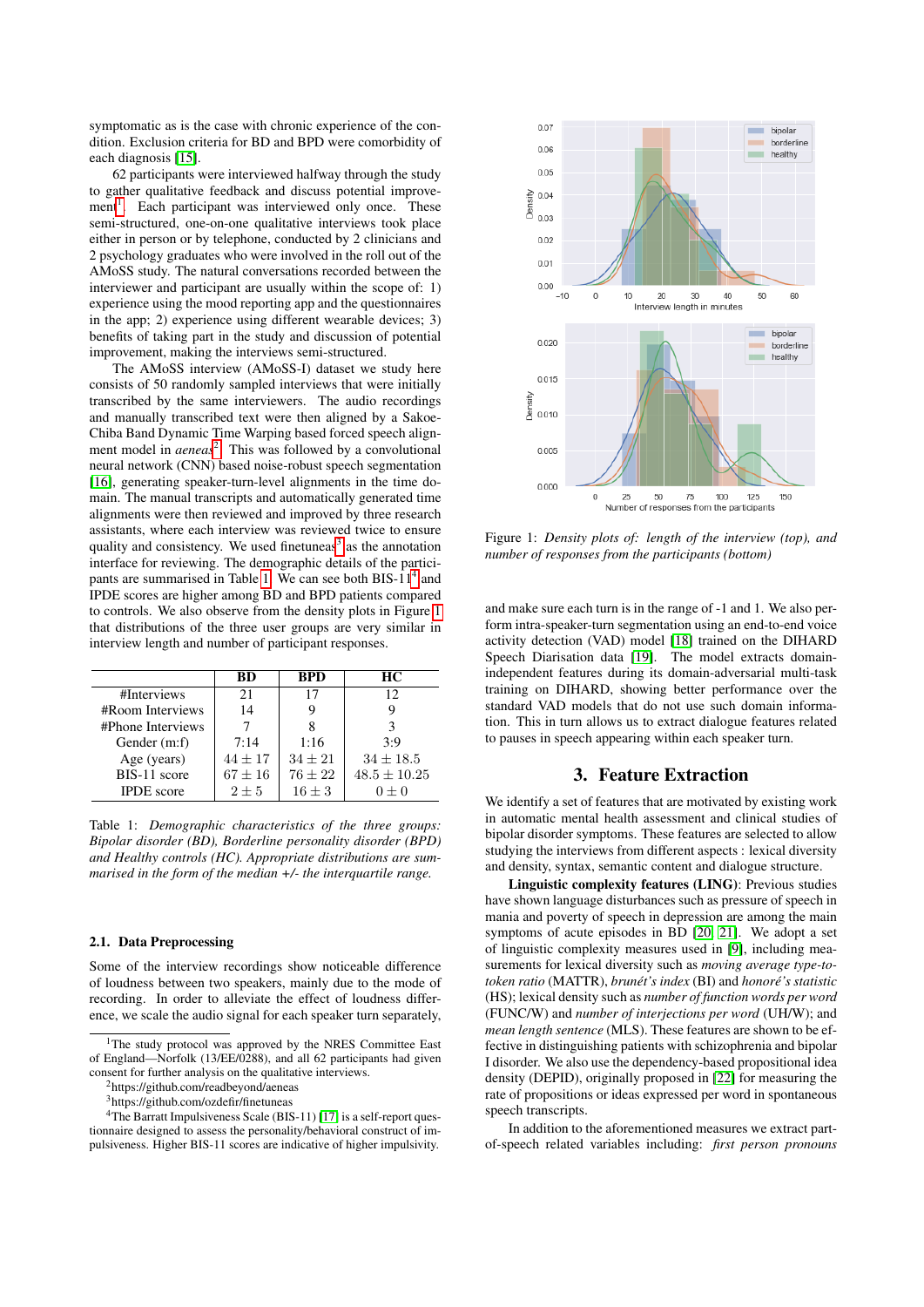

Figure 2: *Data pipeline including three stages of data preprocessing (in purple), feature extraction (in green) and classification (in orange).*

(it has been shown that people suffering from depression use more first person pronouns in written [\[23\]](#page-4-22) and spoken language [\[24\]](#page-4-23)); *swear words*; *speech disfluencies*; *filler words/phrases* such as "okay" and "you know", using the LIWC-2015 dictionary [\[25\]](#page-4-24). Finally, we add the *number of absolutist words per word* (ABS/W) as a feature using a 19-word absolutist dictionary curated by clinical psychologists [\[26\]](#page-4-25), who found that the online anxiety, depression, and suicidal ideation forums contained more absolutist words than the control ones. Overall we extract 28 linguistic features, denoted as LING.

Semantic content features (CNT): We extract content related to psychological states from the transcripts by applying relevant categories of LIWC [\[27\]](#page-4-26) such as emotions (e.g. anxiety), social processes (e.g. family) and drives (e.g. reward and risk). We also apply the empathetic concern and personal distress lexica [\[28\]](#page-4-27), and an optimism lexicon (i.e. positive futureoriented thinking), by taking the sum over all weighted words multiplying their relative frequencies in the speaker turn. Overall we use 19 content features.

Dialogue features (DIAL): We use the set of high-level turn-taking behaviour related features proposed in [\[7\]](#page-4-6), namely *relative floor control*, *turn hold offset* (i.e. short pauses that are less than half a second), *number of consecutive turns* (separated by longer than half a second pauses), *turn switch offset* and *turn length*, per speaker turn. *Turn switch offset* measures the latency between speaker turns, and it is shown that depressed people take more time to respond to questions by clinicians [\[29\]](#page-4-28). While *Relative floor control* measures the percentage of time an individual controlled the conversation floor up to the time of speaking, we also add *relative turn length* that measures the percentage of the length of the current turn relative to the average turn length up to the time of speaking. We compute both features in seconds as well as in number of words, following [\[30\]](#page-4-29).

Talking over or interrupting others, is one of the characteristics for pressure speech, which has shown to be a significant feature in bipolar mania [\[31,](#page-4-30) [32\]](#page-4-31). We use a LSTM-based overlapping speech detection model proposed in [\[33\]](#page-4-32) to extract the number and duration of *speech overlaps* in each speaker turn as features. Additionally, we add the *number of words per second* per turn, as a feature representing speaking speed.

We average *turn hold offset* and *speech overlaps* per turn, in addition to *number of consecutive turns*, *relative floor control (time)*, *relative floor control (words)*, *relative turn length (time)*, *relative turn length (words)*, *turn switch offset*, *turn length* and *number of words per second*, which results in 11 features representing each speaker turn.

#### 3.1. Interview-level Feature Representation

The theory of rough paths, developed by Lyons [\[34\]](#page-4-33), can be thought of as a non-linear extension of the classical theory of controlled differential equations. The signature of a path<sup>[5](#page-2-0)</sup> (i.e. an ordered data stream) is a collection of  $n$ -fold iterated integrals such that every continuous function of the path may be approximated arbitrarily well by a linear function of its signature. Motivated by its ability to naturally capture the order of events and model temporal dynamics, we apply signature transform (SIG), which is the map from a path to its signature, to each type of the turn-level features and generate interview-level fixed-length feature representation.

## 4. Experiments and Analysis

Following previous work we chose leave-one-participant-out (LOOCV) as the evaluation scheme, and logistic regression as the classification model given our preference over interpretability and the size of our data. For each fold, we first apply signature transform to each type of turn-level features, and keep only the first three levels of the path signature<sup>[6](#page-2-1)</sup>. To avoid overfitting, we conduct feature selection on signature-transformed interview-level features through computing Pearson Correlation Coefficients (PCC) with the IPDE scores on the training data and retain the features with p-values less than 0.001. This results in a small number of features. The selected features are then fed to the classifier for 3 separate binary tasks: (1), BD vs. healthy controls, (2), BPD vs. healthy controls, and (3), BD vs. BPD patients. We conduct three separate experiments, extracting features from the speech of each participant and interviewer respectively, as well as the whole interview (as a sequence of turns) without speaker identification (denoted as 'Both')<sup>[7](#page-2-2)</sup>.

#### 4.1. Analysis of the selected features

Five highly ranked and most commonly selected features from each task are briefly summarised in Table [2](#page-3-0) as examples. Each interview-level feature is represented as a linear combination of the original turn-level features. We see over half of the selected features are volume integrals, i.e. they are triple integrals of three turn-level features, while the rest are double integrals

<span id="page-2-0"></span><sup>&</sup>lt;sup>5</sup>We refer the reader to [\[35\]](#page-4-34) for a rigorous introduction of path signatures, and [\[36\]](#page-4-35) for a primer on its use in machine learning.

<span id="page-2-1"></span><sup>6</sup>We use iisignature Python library, [https://pypi.org/](https://pypi.org/project/iisignature/) [project/iisignature/](https://pypi.org/project/iisignature/), and set the maximal order to which iterated integration is performed in signature to be 3.

<span id="page-2-2"></span><sup>7</sup>For the 'Interviewer' and 'Both' experiments, we increase the p value threshold to 0.002.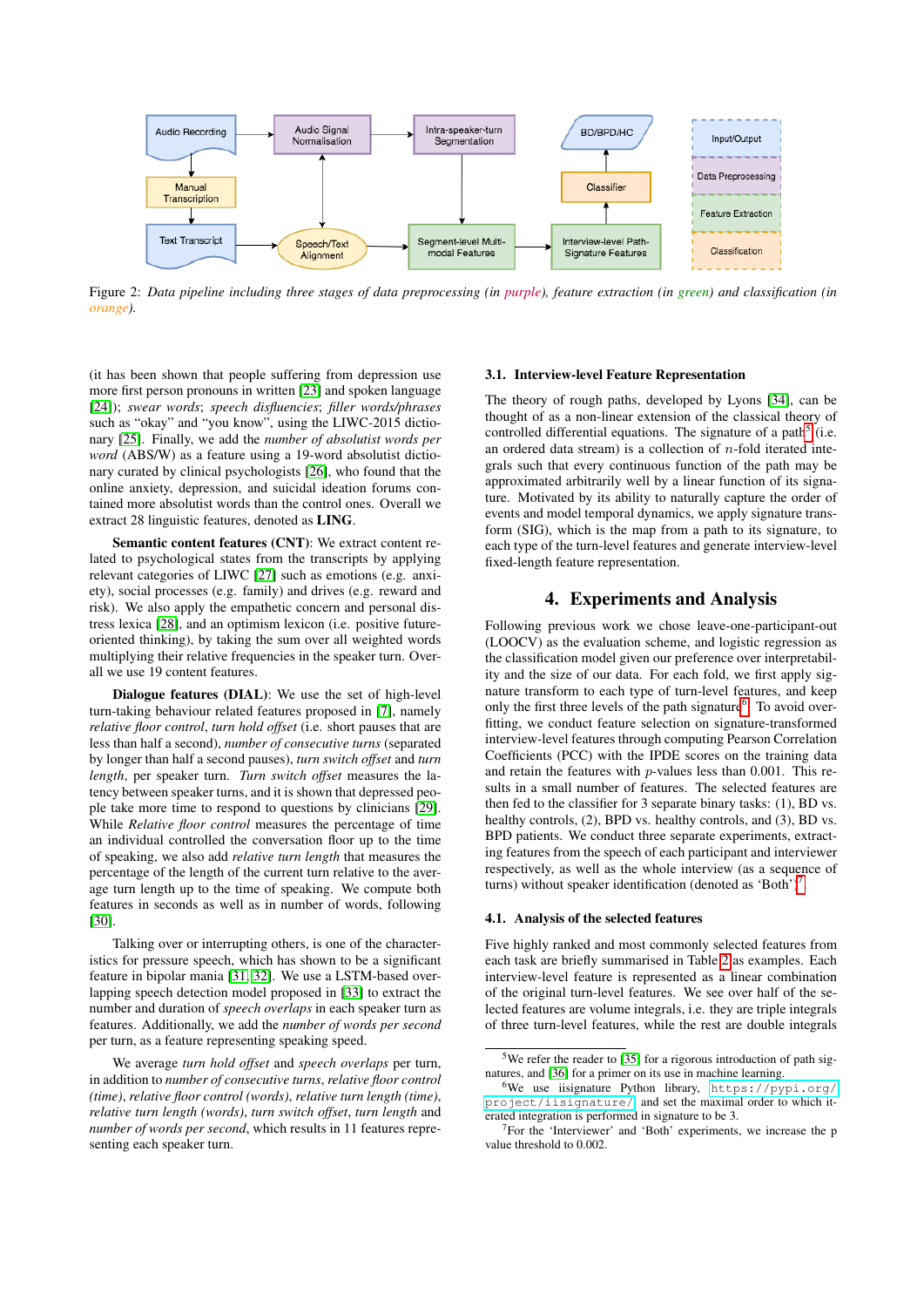which give the *Levy area*. We notice most all of the representative features are from the linguistic category (many are part-ofspeech tags), especially for *H vs. BD* and *H vs. BPD*, showing the significance of the structure in the interviews. This is inline with the finding in [\[8\]](#page-4-7), and extends to nonclinical interviews conducted partially by students.

We also notice the appearances of nonfluencies (Nonflu.) especially in combination with conjunctions (CONJ) in the detection of *H vs. BPD*. The use of the absolute words (ABS) in combination with common adverbs (ADV) and negations (NEG) or article words (e.g. a, an, the) are selected for the two classification tasks involving BPD. Two interview-level features *(DEPID, MATTR, BI)* and *(BI, MATTR, MLS)* are shown to be the most commonly selected for the two tasks involving BD.

<span id="page-3-0"></span>

| H vs BD              | H vs BPD                                    | <b>BD</b> vs <b>BPD</b> |
|----------------------|---------------------------------------------|-------------------------|
| (DEPID, MATTR, BI)   | (Nonflu., CONJ)                             | (BI, MATTR, MLS)        |
| (Nonflu., Verbs)     | (ABS, ADV, Articles)                        | (We, PREF)              |
| (PPRO, CONJ, CONJ)   | (WPS, $SP\_\text{avg}$ , RFC $\_\text{t}$ ) | (PREF, We)              |
| (NEG, AUXV, NEG)     | (CONJ, Nonflu.)                             | (ABS, ADV, NEG)         |
| (PPRO, Swear, Verbs) | (You, Verbs, Nonflu.)                       | (SOC, DRI, DRI)         |

Table 2: *Top-5 highly ranked and most commonly selected features during LOOCV. Feature selection is based on correlation between each feature and the IPDE scores of the training samples. Features belong to the linguistic category are colored in blue; dialogue feautres are in green and content features are in red.* [8](#page-3-1)

#### 4.2. Results and Discussion

The results for the classification tasks are summarised in Table [3.](#page-3-2) Using the (late) fusion of linguistic, dialogue and content features with signature transform, we obtain a AUROC of 0.810 in H/BD, 0.733 in H/BPD and 0.817 in BD/BPD. We notice the result in H/BPD is significantly worse than the other two tasks. We leave its investigation to future work, we think the fewer data samples and varying recording quality may have contributed to the worse performance. When we model from the speaking segments of the interviewers, we obtain very poor performance. As the purpose of the interviews were merely to understand the individual's experience of taking part in the AMoSS study rather than establishing their mental state at the time of interview, it is no surprise that features extracted from the interviewers have very weak discriminative power. We also believe having different interviewers impacted negatively on the classifications. Modelling the interviews as a sequence of utterances also resulted in much worse performance than learning from the participants alone.

We also conduct ablation experiments to examine how performance changes after removing each feature type. As seen in Table [4,](#page-3-3) the linguistic features (LING) are the biggest contribution in all three tasks. As a consequence, we have to increase the p-value feature selection threshold from 0.001 to 0.005 to have any feature for classification, if we remove LING. A sharp performance drop is then observed removing LING in in all three tasks. If we remove both LING and dialogue features (DIAL),

<span id="page-3-2"></span>

|                | <b>AUROC</b> |              |               |
|----------------|--------------|--------------|---------------|
| <b>Subject</b> | H/BD         | <b>H/BPD</b> | <b>BD/BPD</b> |
| Participant    | 0.810        | 0.733        | 0.817         |
| Interviewer    | 0.304        | 0.473        | 0.231         |
| <b>Both</b>    | 0.494        | 0.431        | 0.657         |

Table 3: *Classification results for three binary tasks: H vs. BD, H vs. BPD and BD vs. BDP, using logistic regression. Results shown are average AUROCs across all interviews.*

the results get even worse. If we exclude both DIAL and content features (CNT), we still get reasonably good performance without significant drop in AUROC. It's also worth noticing the ineffectiveness of the content features (CNT) apart from in BD vs. BPD, possibly due to the semi-structured nature of the interviews and the questions asked fall within the same scope. Given that the majority of BD and BPD participants were clinically stable this may also account for the relatively poor distinction between the groups using CNT features that are related to the psychological states from responses by the participants.

<span id="page-3-3"></span>

| <b>Features</b>     | H vs BD   | H vs BPD  | <b>BD</b> vs <b>BPD</b> |
|---------------------|-----------|-----------|-------------------------|
| A11                 | $0.810**$ | $0.733**$ | $0.817**$               |
| All-CNT             | $0.810**$ | $0.733**$ | $0.787**$               |
| All-DIAL            | $0.768**$ | $0.733**$ | $0.811**$               |
| All-LING            | $0.625*$  | $0.578*$  | $0.669*$                |
| All-LING-CNT        | $0.642*$  | $0.703*$  | $0.604*$                |
| All-LING-DIAL       | $0.442*$  | $0.429*$  | $0.550*$                |
| <b>All-CNT-DIAL</b> | $0.768**$ | $0.733**$ | $0.763**$               |

Table 4: *Feature ablation results (AUROC) for each task, e.g. the final row in the table shows the result for using linguistic features (LING) only. p-value used for feature selection: '\*\*'*<*0.001; '\*'*<*0.005.*

# 5. Conclusions

In this paper, we demonstrate the potential of using features extracted from language and speech in non-clinical interviews to assist the assessment of bipolar disorder BD and borderline personality disorder BPD, which is challenging for clinicians to distinguish. We first presented a non-clinical interview dataset, named AMoSS-I, conducted partially by psychology graduates, for the task of detecting BD and BPD. We demonstrated good performance in three classification tasks using down-selected features and a new way of summarising these features based on path signatures. Lastly, we showed the importance of linguistic features in all three tasks and the benefits of feature fusion from different modalities. For future work, we plan to learn acoustic features, and investigate the effect of acoustic properties of the interviews and the impact of recording environments.

## 6. Acknowledgements

This work was supported by the MRC Mental Health Data Pathfinder award to the University of Oxford [MC\_PC\_17215], by the NIHR Oxford Health Biomedical Research Centre and by the The Alan Turing Institute under the EPSRC grant EP/N510129/1. We would also like to thank Zakaria Aldeneh and Kairit Sirts for sharing code and thoughts, and to Priyanka Panchal and Rota Silva for conducting the interviews. The views expressed are those of the authors and not necessarily those of the NHS, NIHR or the Department of Health.

<span id="page-3-1"></span><sup>8</sup>PPRO: personal pronouns; PREP: prepositions; ADV: adverbs; AUXV: auxiliary verbs; CONJ: conjunctions; NEG: negations; Nonflu.: nonfluencies: We: first-person plural: Swear: swear words: MLS: mean length sentence; WPS: number of words per second; SP\_avg: average length of short pauses; RFC<sub>-t:</sub> relative floor control (time); SOC: social processes; DRI: drives.